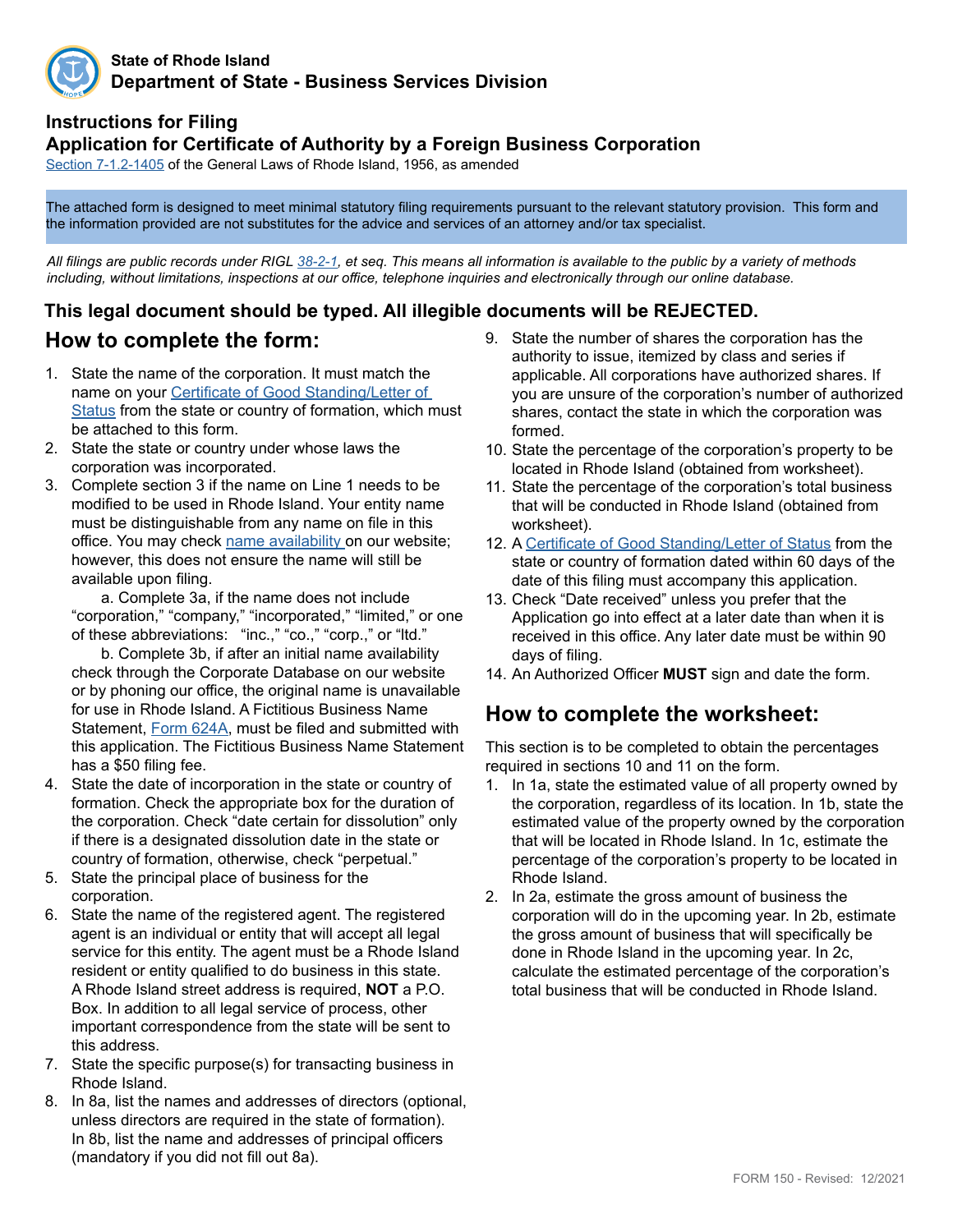

#### **Instructions for Filing (continued) Application for Certificate of Authority by a Foreign Business Corporation**

[Section 7-1.2-1405](http://webserver.rilin.state.ri.us/Statutes/TITLE7/7-1.2/7-1.2-1405.HTM) of the General Laws of Rhode Island, 1956, as amended

## **How to pay the filing fee:**

The minimum filing fee is \$310, payable either by mail via check made payable to RI Department of State or in person via cash, credit card, or check at the Business Services Division, 148 W. River Street, Ste. 1, Providence, RI 02904. Unless the corporation has more than 75 million authorized shares, the minimum filing fee applies. Contact our office at (401) 222-3040 for further information.

# **How to confirm your filing:**

Entity records are retrievable and viewable through our website. Successful filings will **NOT** result in a mailed confirmation. Filings that cannot be processed will be posted [online](http://business.sos.ri.gov/corpreject/corprejectionslist.asp) and then returned. To confirm your submission and obtain evidence of your filing:

- Go to our [Corporate Database](http://business.sos.ri.gov/corpweb/corpsearch/corpsearch.aspx)
- Enter the name or ID number of your entity and click "Search"
- Click on the link to your entity record, scroll down, select "All Filings" and then "View Filing"
- Identify desired type of filing and click on "PDF" under "Files" to view and print the record

## **How to maintain your status:**

The corporation is responsible for filing an annual report each calendar year, excluding the year of qualification, between February 1 and May 1. A courtesy reminder will be mailed to the registered agent prior to February 1 of each year. Be sure to follow up with your registered agent concerning filing this report. Failure to file an annual report or maintain a registered agent/office will result in the revocation of the Certificate of Authority pursuant to RIGL [7-1.2-1414](http://webserver.rilin.state.ri.us/Statutes/TITLE7/7-1.2/7-1.2-1414.HTM).

Every entity registered with the Rhode Island Department of State - Business Services Division may have filing requirements with the [Rhode Island Division of Taxation](http://www.tax.ri.gov/), even if no business is conducted within Rhode Island for a particular year. Your business may require additional licensing. Please visit our [website](https://www.sos.ri.gov/divisions/business-services) for further information.

## **Evidence necessary for businesses providing professional services:**

#### *Prior approval required for Engineers:*

If the entity is engaged in the practice of Engineering a Certification of Authorization from the RI Department of Business Regulation, Board of Design Professionals (401) 462-9592 or [bdp.ri.gov](http://www.bdp.ri.gov/engineers/) is required.

#### *Licensing requirements – all entities:*

If the entity is engaged in the practice of law, the applicant must apply for a limited liability entity license from the Rhode Island Supreme Court within thirty (30) days of filing with the Department of State. You may contact the Rhode Island Supreme Court Clerk's Office at (401) 222-3272 or [courts.ri.gov](https://www.courts.ri.gov/Pages/default.aspx).

If the entity is engaged in the practice of medicine (see RIGL 7-5.1-2 for all applicable disciplines) the applicant must apply for licensing from the Rhode Island Department of Health, Professional Regulation. You may contact the Rhode Island Department of Health at (401) 222-5960 or [health.ri.gov](http://health.ri.gov/licenses/index.php).

If the entity is engaged in the practice of land surveying, architecture or landscape architecture, the applicant must apply for licensing from the Rhode Island Department of Business Regulations, Board of Design Professionals at (401) 462-9530 or [bdp.ri.gov](http://www.bdp.ri.gov/surveyors/).

If the entity is engaged in the practice of accountancy, the applicant must apply for licensing from the Rhode Island Department of Business Regulation, Board of Accountancy at (401) 462-9500 or [dbr.ri.gov](http://www.dbr.ri.gov/divisions/accountancy/).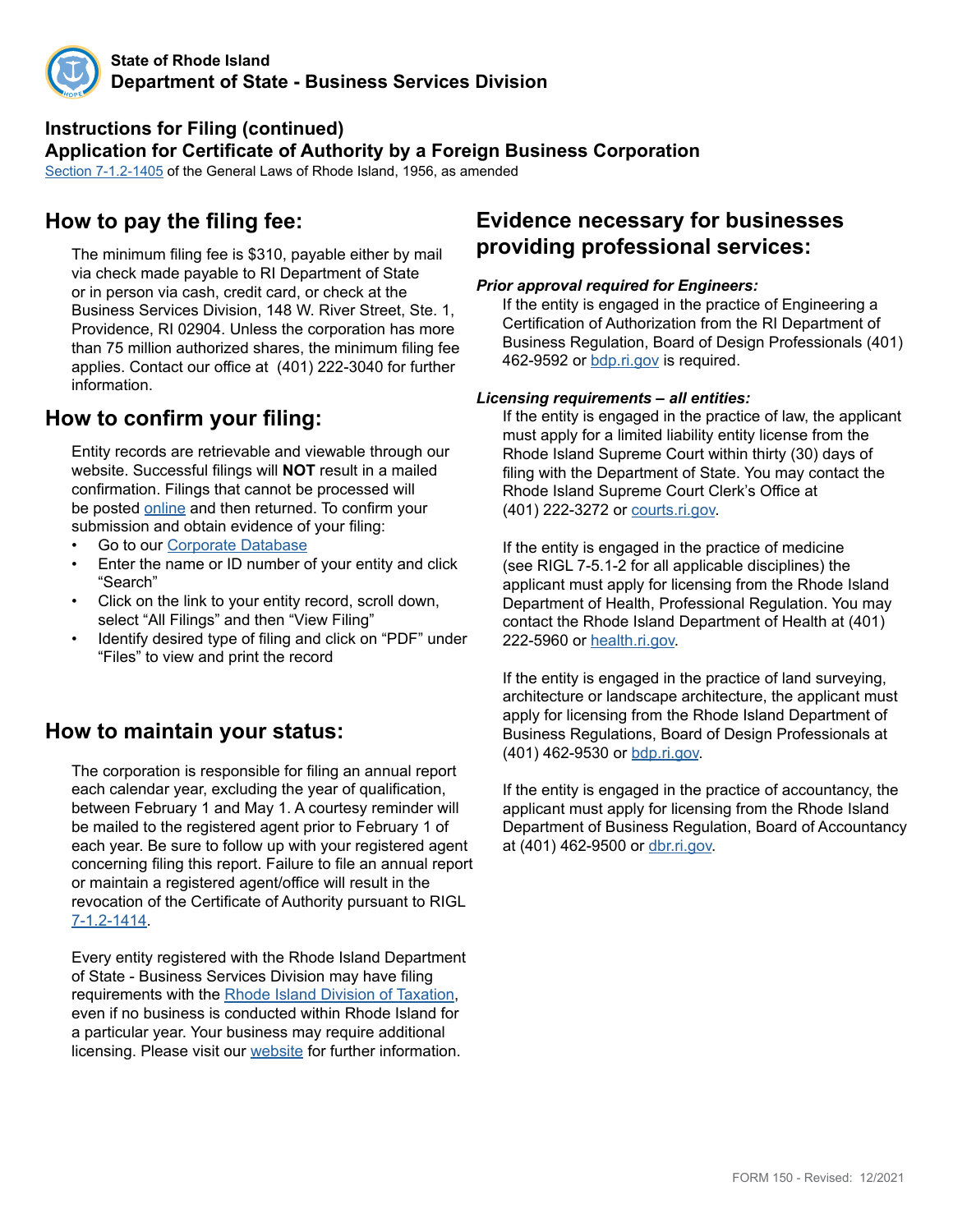

# **Application for Certificate of Authority**

FOREIGN Business Corporation

 $\rightarrow$  Filing Fee: \$310.00 minimum

Pursuant to the provisions of [RIGL 7-1.2-1405](http://webserver.rilin.state.ri.us/Statutes/TITLE7/7-1.2/7-1.2-1405.HTM), the undersigned foreign corporation hereby applies for a Certificate of Authority to transact business in the State of Rhode Island, and for that purpose submits the following statement:

1. The name of the corporation is:

2. It is incorporated under the laws of:

3. The name, if different, which it elects to use in Rhode Island is:

(a) If the name of the corporation in its jurisdiction of incorporation does not contain the word "corporation", "company", "incorporated", or "limited," or an abbreviation thereof, then list the name of the corporation with the addition of one of the above corporate endings for use in Rhode Island:

(b) If the corporate name is not available in Rhode Island, then set forth below the fictitious name under which the corporation will qualify and transact business in Rhode Island as stated in the "Fictitious Business Name Statement" to be filed with this application:

4. The date of its incorporation is:

And the period of its duration is: **CHECK ONE BOX ONLY**

Perpetual (on-going)

 $\Box$  Date certain for dissolution

5. The address of its principal office is:

6. The name and address of the initial registered agent/office in Rhode Island:

Agent Name

Street Address (NOT a P.O. Box)

City/Town | State **City** State **City** State **State City** State **State** State **State** State State State State State State State State State State State State State State State State State State State State State State State

**RHODE ISLAND**

**MAIL TO: Division of Business Services** 148 W. River Street, Providence, Rhode Island 02904-2615 **Phone:** (401) 222-3040 **Website:** www.sos.ri.gov

**STAMP**

**STAMP**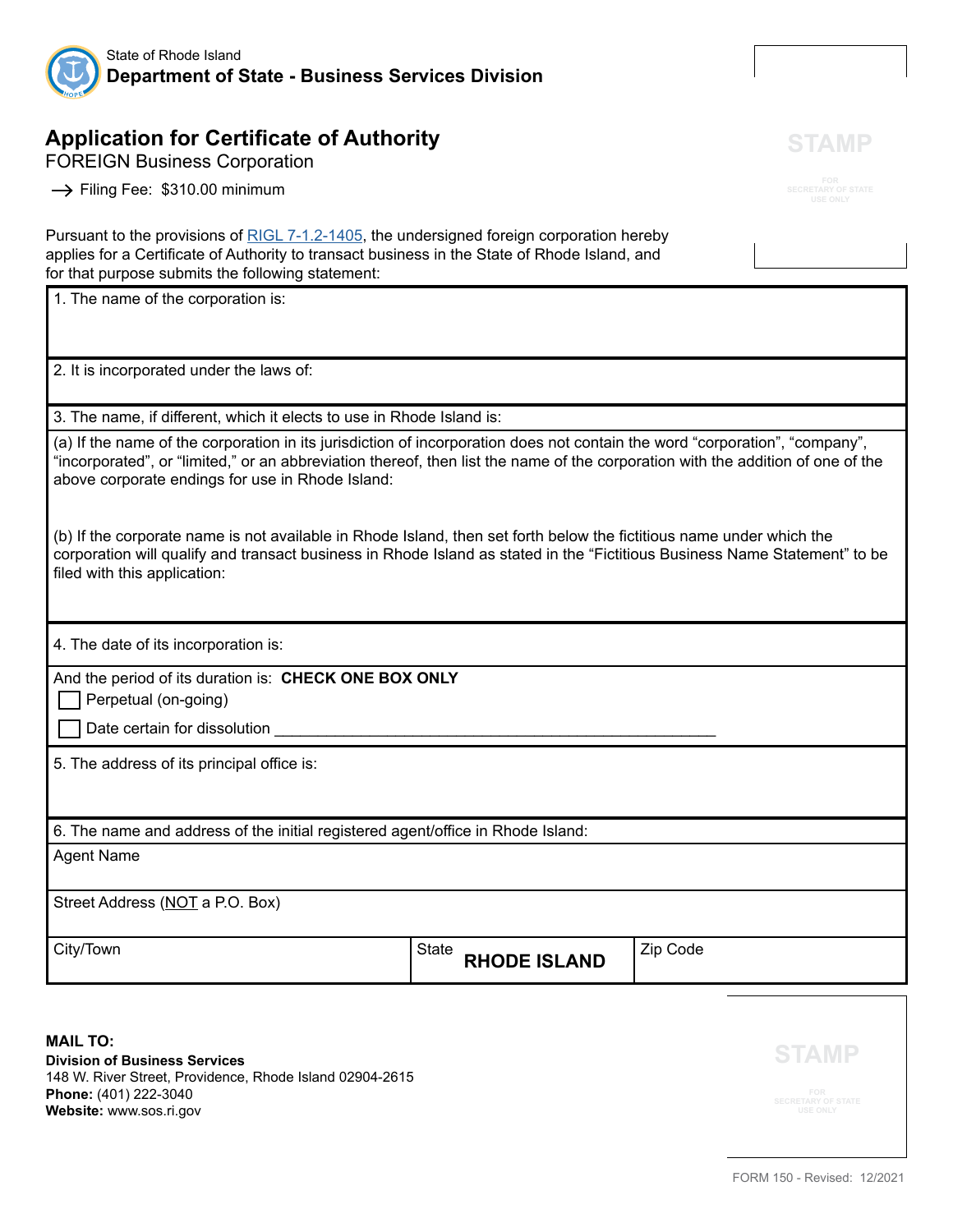|                                                    |                                                                                   |                                         | 7. The purpose or purposes which it proposes to pursue in the transaction of business in Rhode Island are:                                                                                                                                                                                                                                                    |  |  |
|----------------------------------------------------|-----------------------------------------------------------------------------------|-----------------------------------------|---------------------------------------------------------------------------------------------------------------------------------------------------------------------------------------------------------------------------------------------------------------------------------------------------------------------------------------------------------------|--|--|
| state or country of which it is incorporated):     |                                                                                   |                                         | 8. (a) The names and respective addresses of its directors (optional, unless directors are required under the laws of the                                                                                                                                                                                                                                     |  |  |
| <b>NAME</b>                                        |                                                                                   |                                         |                                                                                                                                                                                                                                                                                                                                                               |  |  |
|                                                    |                                                                                   | <b>ADDRESS</b>                          |                                                                                                                                                                                                                                                                                                                                                               |  |  |
|                                                    |                                                                                   |                                         |                                                                                                                                                                                                                                                                                                                                                               |  |  |
|                                                    |                                                                                   |                                         |                                                                                                                                                                                                                                                                                                                                                               |  |  |
|                                                    |                                                                                   |                                         |                                                                                                                                                                                                                                                                                                                                                               |  |  |
|                                                    |                                                                                   | Check the box to indicate an attachment |                                                                                                                                                                                                                                                                                                                                                               |  |  |
|                                                    | of the state or country of which it is incorporated):                             |                                         | 8. (b) The names and respective addresses of its principal officers (mandatory if directors are not required under the laws                                                                                                                                                                                                                                   |  |  |
| <b>OFFICE</b>                                      | <b>NAME</b>                                                                       |                                         | <b>ADDRESS</b>                                                                                                                                                                                                                                                                                                                                                |  |  |
| <b>PRESIDENT</b>                                   |                                                                                   |                                         |                                                                                                                                                                                                                                                                                                                                                               |  |  |
| <b>VICE PRESIDENT</b>                              |                                                                                   |                                         |                                                                                                                                                                                                                                                                                                                                                               |  |  |
| <b>TREASURER</b>                                   |                                                                                   |                                         |                                                                                                                                                                                                                                                                                                                                                               |  |  |
| <b>SECRETARY</b>                                   |                                                                                   |                                         |                                                                                                                                                                                                                                                                                                                                                               |  |  |
|                                                    |                                                                                   |                                         | Check the box to indicate an attachment                                                                                                                                                                                                                                                                                                                       |  |  |
| par value, and series, if any, within a class, is: |                                                                                   |                                         | 9. The aggregate number of shares which it has authority to issue; itemized by classes, par value of shares, shares without                                                                                                                                                                                                                                   |  |  |
| <b>NUMBER OF SHARES</b>                            | <b>CLASS</b>                                                                      | <b>SERIES</b>                           | PAR VALUE OR STATE NO PAR VALUE                                                                                                                                                                                                                                                                                                                               |  |  |
|                                                    |                                                                                   |                                         |                                                                                                                                                                                                                                                                                                                                                               |  |  |
|                                                    |                                                                                   |                                         |                                                                                                                                                                                                                                                                                                                                                               |  |  |
|                                                    |                                                                                   |                                         |                                                                                                                                                                                                                                                                                                                                                               |  |  |
|                                                    | the following year, wherever located. (Note: Percentage obtained from worksheet.) |                                         | 10. An estimate, as a percentage, of the proportion that the estimated value of the property of the corporation to be<br>located within this state during the following year bears to the value of all property of the corporation to be owned during                                                                                                         |  |  |
| $\%$                                               |                                                                                   |                                         |                                                                                                                                                                                                                                                                                                                                                               |  |  |
|                                                    |                                                                                   |                                         | 11. An estimate, as a percentage, of the proportion of the gross amount of business to be transacted by the corporation<br>at or from places of business in Rhode Island during the following year compared to the gross amount thereof which will be<br>transacted by the corporation during the following year. (Note: Percentage obtained from worksheet.) |  |  |
| %                                                  |                                                                                   |                                         |                                                                                                                                                                                                                                                                                                                                                               |  |  |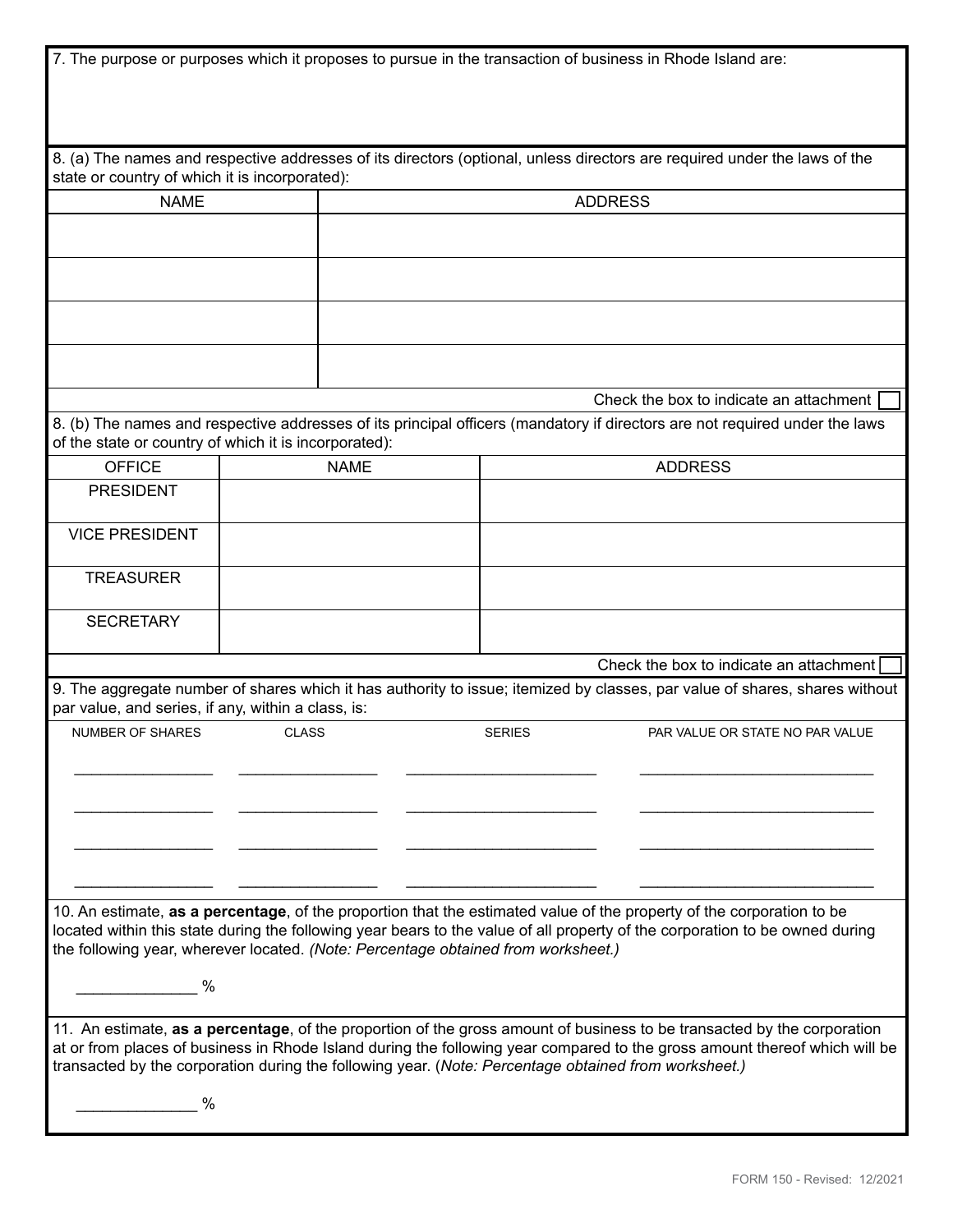| 12. This application must be accompanied by a Certificate of Good Standing/Letter of Status from the state or country of<br>formation dated within 60 days of the date of this filing.                                       |      |  |  |  |
|------------------------------------------------------------------------------------------------------------------------------------------------------------------------------------------------------------------------------|------|--|--|--|
| 13. Date when the Certificate of Authority will be effective: CHECK ONE BOX ONLY                                                                                                                                             |      |  |  |  |
| Date received (Upon filing)                                                                                                                                                                                                  |      |  |  |  |
| Later effective date (Date must be no more than 90 days from the date of filing)                                                                                                                                             |      |  |  |  |
| Under penalty of perjury, I declare and affirm that I have examined this Application for Certificate of Authority, including any<br>accompanying attachments, and that all statements contained herein are true and correct. |      |  |  |  |
| Type or Print Name of Authorized Officer                                                                                                                                                                                     | Date |  |  |  |
|                                                                                                                                                                                                                              |      |  |  |  |
| Signature of Authorized Officer of the Corporation                                                                                                                                                                           |      |  |  |  |
|                                                                                                                                                                                                                              |      |  |  |  |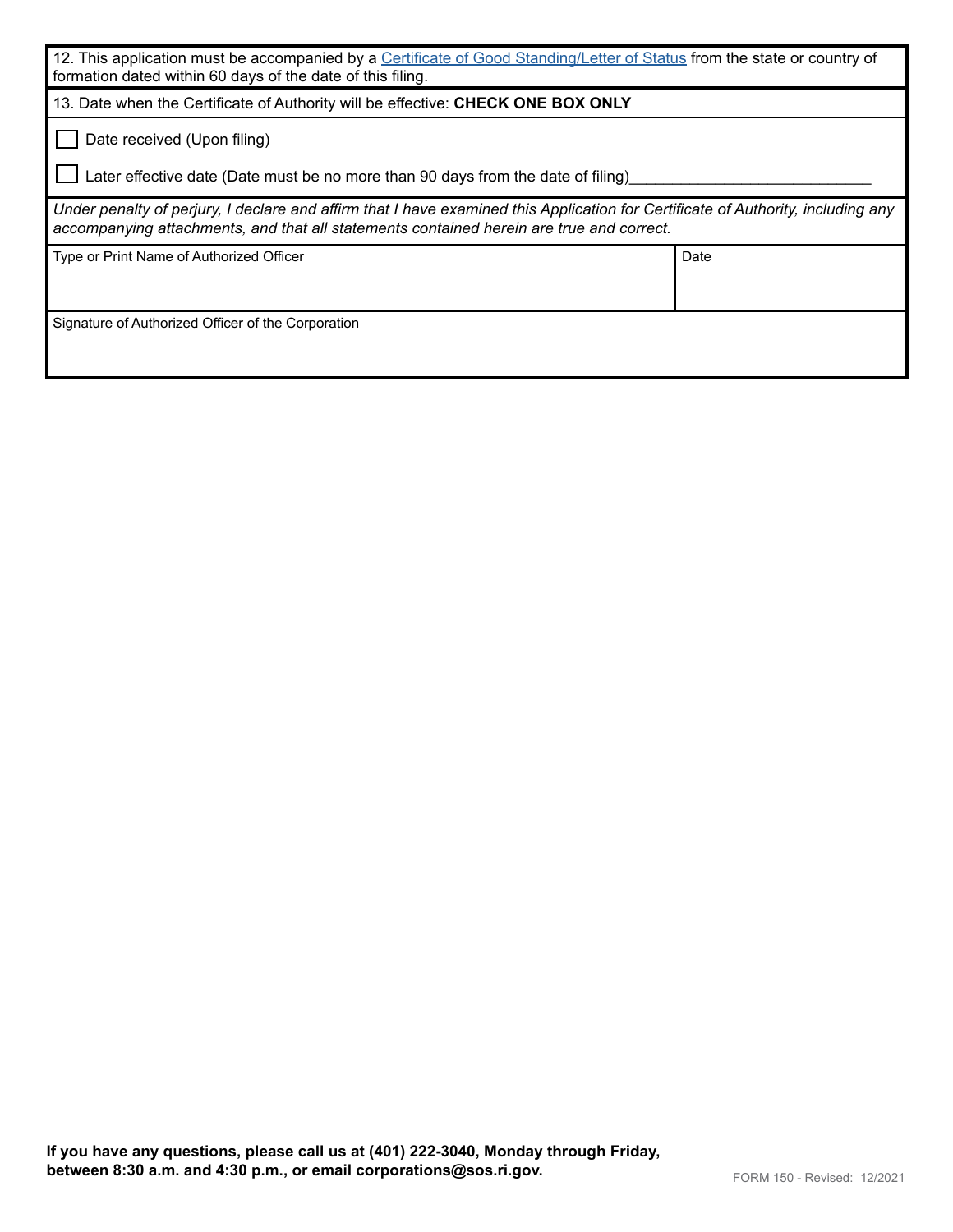

## **License Fee Worksheet for a Certificate of Authority by a Foreign Business Corporation**

[Section 7-1.2-1](http://webserver.rilin.state.ri.us/Statutes/TITLE7/7-1.2/7-1.2-1602.HTM)602 of the General Laws of Rhode Island, 1956, as amended

| Use worksheet to calculate the corporation's license fee:                                                                                                                                                                                                                                                                                                                                |                                                                                                                                                                           |  |  |  |  |
|------------------------------------------------------------------------------------------------------------------------------------------------------------------------------------------------------------------------------------------------------------------------------------------------------------------------------------------------------------------------------------------|---------------------------------------------------------------------------------------------------------------------------------------------------------------------------|--|--|--|--|
| 1. (a) Estimate, in dollars, the value of all property to be<br>owned by the corporation for the following year, wherever<br>located:<br>S                                                                                                                                                                                                                                               | (b) Estimate, in dollars, the value of the corporation's<br>property to be located within Rhode Island during the<br>following year:                                      |  |  |  |  |
| c) Estimate, as a percentage, the proportion that the estimated value of the property of the corporation to be located within<br>Rhode Island during the following year bears to the value of all property of the corporation to be owned during the following<br>year, wherever located: (Note: Divide (1b) by (1a) and multiply by 100 to obtain the percentage.)<br>%                 |                                                                                                                                                                           |  |  |  |  |
| 2. (a) Estimate, in dollars, the gross amount of business to be<br>transacted by the corporation during the following year:                                                                                                                                                                                                                                                              | (b) Estimate, in dollars, the gross amount of business to be<br>transacted by the corporation at or from places of business<br>in Rhode Island during the following year: |  |  |  |  |
| \$                                                                                                                                                                                                                                                                                                                                                                                       |                                                                                                                                                                           |  |  |  |  |
| (c) Estimate, as a percentage, the proportion of the gross amount of business to be transacted by the corporation at or<br>from places of business in Rhode Island during the following year compared to the gross amount thereof which will be<br>transacted by the corporation during the following year: (Note: Divide (2b) by (2a) and multiply by 100 to obtain the<br>percentage.) |                                                                                                                                                                           |  |  |  |  |
|                                                                                                                                                                                                                                                                                                                                                                                          |                                                                                                                                                                           |  |  |  |  |

**\*This worksheet is NOT a public document and will NOT be imaged.**

**MAIL TO: Division of Business Services** 148 W. River Street, Providence, Rhode Island 02904-2615 **Phone:** (401) 222-3040 **Website:** www.sos.ri.gov